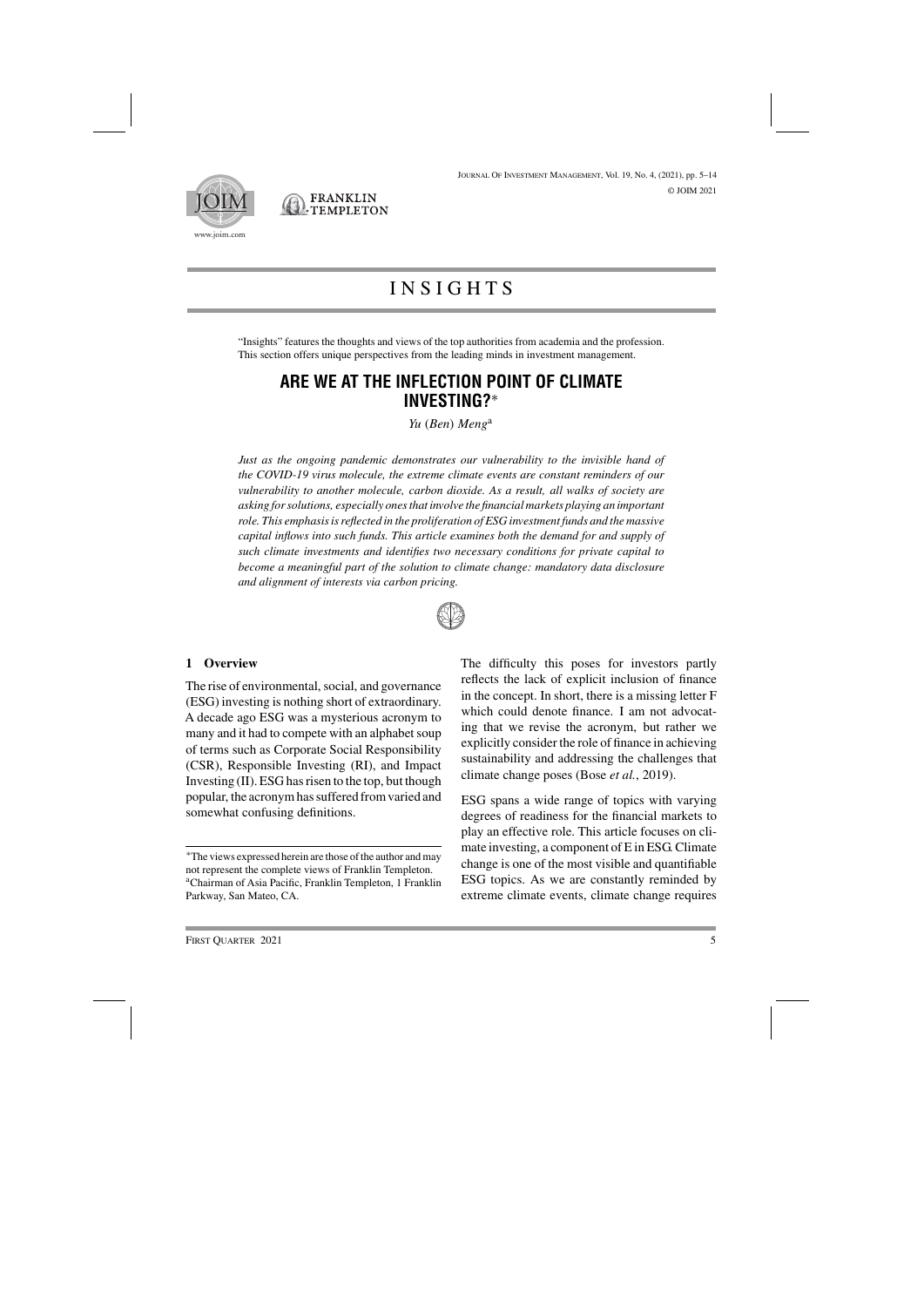urgent actions from all parts of the society and economy, including the financial markets.

This new model allows us to consider the drivers of demand for climate investing and the enablers of supply, to assess whether we are at an inflection point in finance. The example of climate change suggests that we are, but financial markets cannot respond efficiently to the risks and opportunities ahead without the information and alignment of incentives which drive both capital allocation and stewardship. There is an urgent need to close the gap in order that the inflection point for change does not become a tipping point into climate catastrophe.

## **2 Introduction**

Received wisdom in financial markets is being challenged by rising concerns with sustainability as human economic activity stresses planetary boundaries and societal expectations for shared prosperity rise globally. The adoption of the UN Sustainable Development Goals by close to 200 nations in 2015 is one sign of the shared global ambition to tackle climate change, eradicate poverty, end hunger, foster productive work and education, ensure gender equality and protect the natural environment (UN Sustainable Development Goals, n.d.). Finance will play a vital role in achieving these goals. However, there is a gap between the demand for capital to respond to the risks and opportunities of sustainability, and the enablers of supply, which would allow the financial markets to allocate capital efficiently. The result is more noise than signal.

The breadth and depth of climate change issues test conventional appraisal of risk and return. The question for investors is whether capital markets are at an inflection point that could bring rapid, transformative and potentially disruptive changes. If so, how can investors ride the waves of change, which are driving both risk and opportunity in finance? In navigating the potential turbulence ahead, we need to close the gap between the demand for finance to address climate change, and the current constraints on supply capacity for markets to efficiently price those risks and opportunities. This article identifies two broad sets of constraints:

- (1) lack of investment-grade climate-disclosure data and analytics (usually as part of the broader ESG data disclosure and analytics); and
- (2) misaligned incentive (e.g., presence of fossil fuel subsidies and absence of carbon pricing).

This article conducts the gap analysis by mapping the drivers of demand for climate investment, identifying the gaps in capacity for supply needed for implementation and proposing a new framework for considering ESG investment which explicitly considers the role of finance in combating climate change.

## **3 The ESG Gold Rush**

Despite the hazy definitions, the ESG trends in finance have brought a veritable gold rush to the capital markets. According to Morningstar, in the fourth quarter of 2020 alone, investors directed \$152 billion into investments marketed as ESG, an 88% rise from the previous quarter (Hale, 2021). CNBC commented that by year end, sustainable investing of some variety now accounts for about a third of total assets under management in the US (Nason, 2020). A large portion of the asset management industry now claims ESG credentials, but this in turn has prompted questions as to whether the marketing claims are entirely credible. A study by Barclays concluded that the holdings and risk exposures of ESG-labeled funds are not really different from those of conventional funds (Barclays, 2020).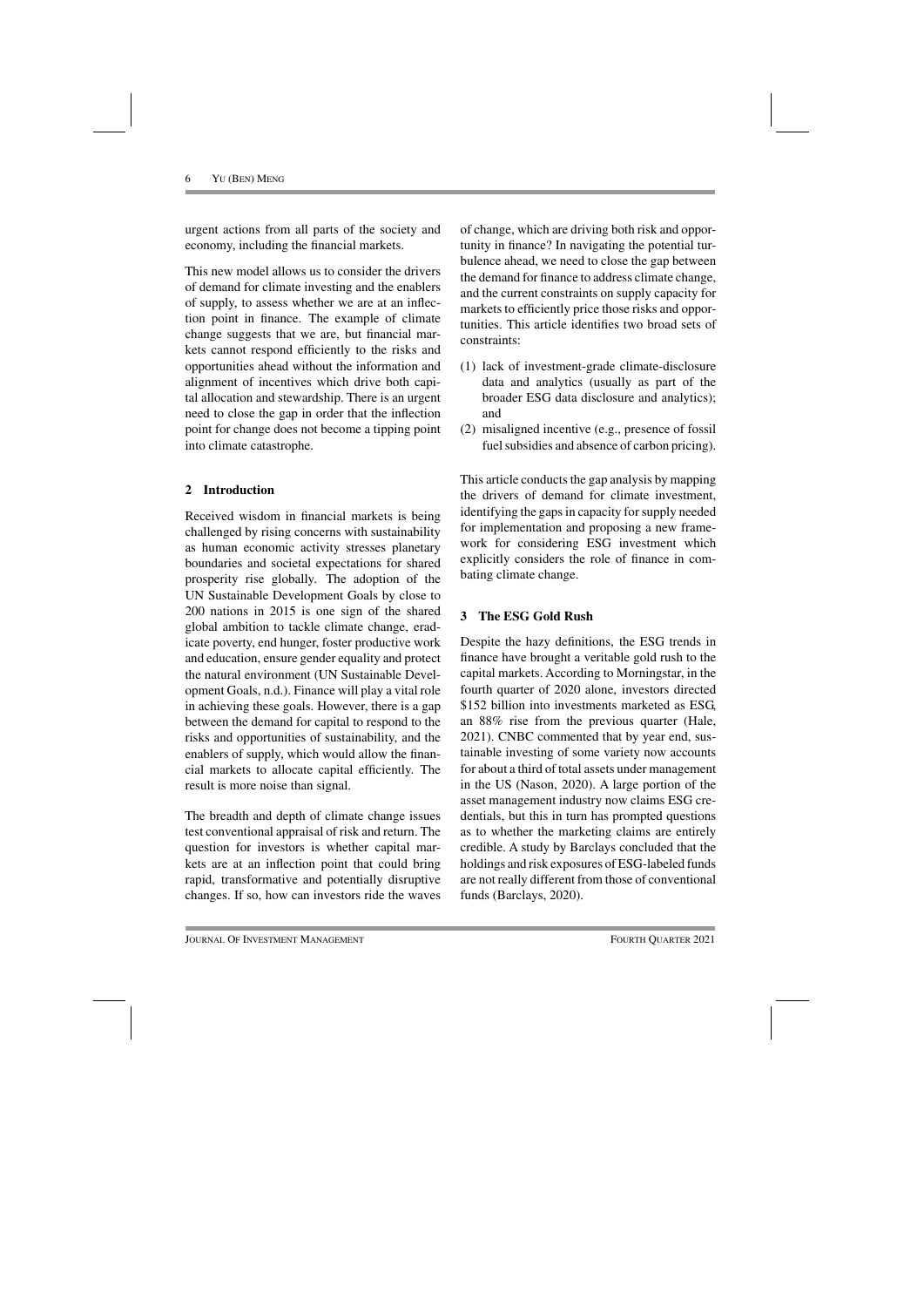The concern that ESG suffers from "virtue signaling" which could mislead investors has prompted a risk alert from the SEC stating that "firms claiming to be conducting ESG investing need to explain to investors what they mean by ESG and they need to do what they say they are doing" so "investors know what they are getting when they choose a particular fund, advisor, strategy or product" (Peirce, 2021).

This warning shot from the US regulator has come alongside a new push to develop standards for reporting by companies on ESG, both internationally via the new International Financial Reporting Standards (IFRS) International Sustainability Standards Board and proposed rulemaking on climate change at the SEC. The SEC risk alert shows that the investment management industry itself will not be exempt from scrutiny.

Notwithstanding the uncertain status of ESG claims, the furious speed of money flooding into funds claiming sustainability credentials shows that financial markets could be recognizing an inflection point on the horizon.

What then, in financial markets, do we mean by an inflection point? Essentially it is when everything changes rapidly, at pace and scale. A vivid example is the energy transformation in transport, which has led to electric vehicle manufacturer

Tesla, outranking competitors reliant on the internal combustion engine fueled by carbon heavy gasoline and diesel.

An inflection point denotes change, but it does not indicate how that change will unfold. Work from evolutionary science provides a useful model for considering the path ahead through the Darwinian Gradualism or Punctuated Equilibrium Model (Figure 1) first proposed by Eldredge and Gould (1972).

We can use the evolution of transportation to illustrate the concept of Punctuated Equilibrium and the importance of identifying the inflection point. In transportation, one can argue that the horse carriage represents *The First Equilibrium* which spans over a thousand years of human history until the invention of the first working internal combustion engine automobile by Karl Benz in 1885 when *The Second Equilibrium* began. The commercial rollout of Nissan Leaf in 2011 represents the first practical electric passenger vehicle and hence *The Third Equilibrium*. Now a decade later, we are about to enter *The Fourth Equilibrium*—the autonomous vehicle era. Each switch of the market equilibrium represents an inflection point.

Why does the inflection point matter? Inflection points often represent existential risks as well as



**Figure 1** Gradualism and punctuated equilibrium models (Eldredge and Gould, 1972).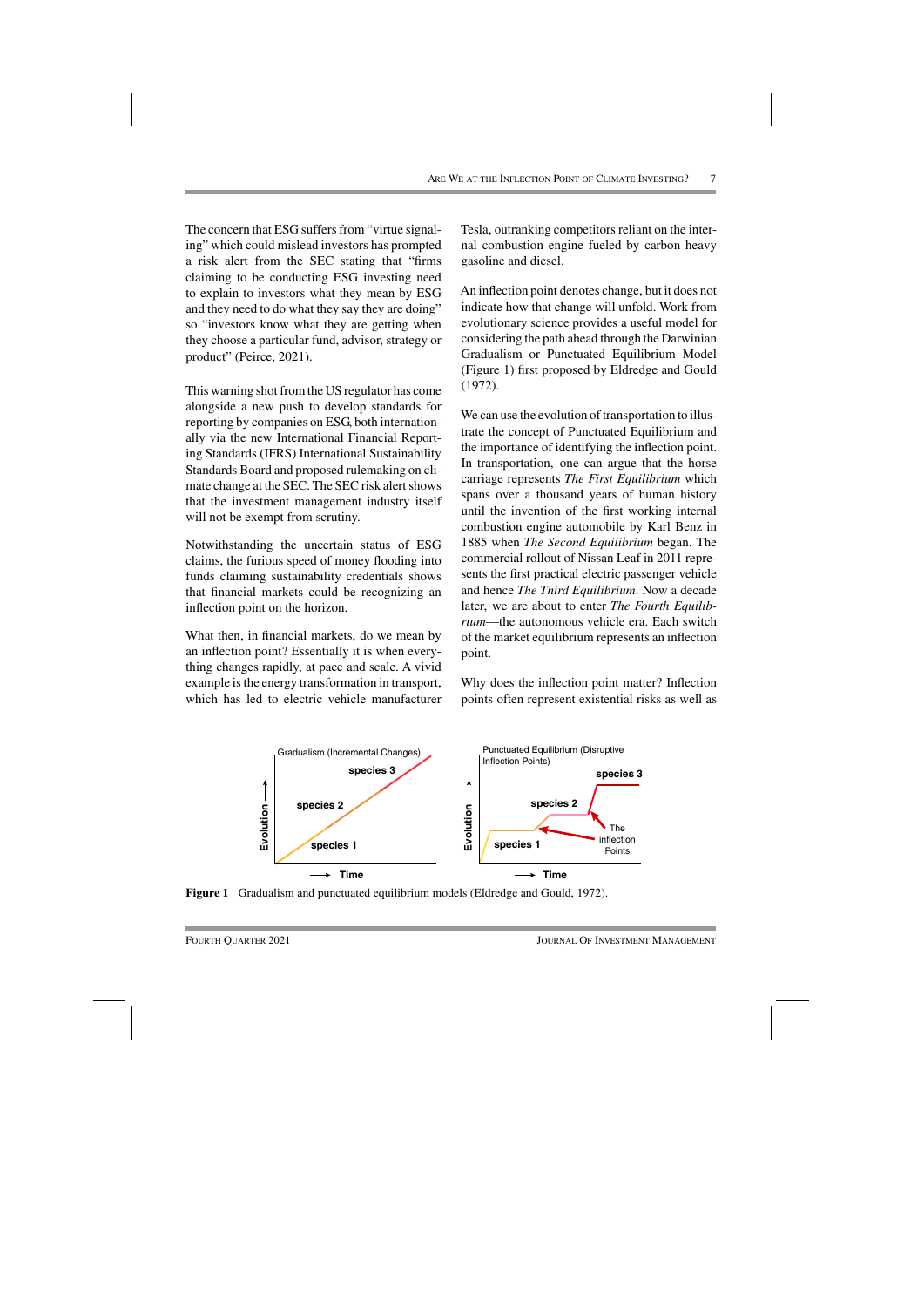great opportunities. As in the example of transportation, the duration of each equilibrium is getting shorter and the disruption is happening faster. Market-leading incumbents lose out to new entrants not because they do not see risks and opportunities but because they focus on taking *incremental* steps in the *existing* framework or mindset.

With approaching the inflection point in a "punctuated equilibrium" situation, it is critical to identify the inflection point and adopt *drastic* measures when necessary, to mitigate risk as well as capture new opportunities.

Arguably, financial markets are facing an inflection point on climate change. The warning signs are coming from science, civil society, governments, and even the courts. The financial markets are rapidly responding but the efficiency of that response is being hindered by lack of information and by misaligned incentives.

## **4 The Science of Planetary Boundaries**

An important signal to the markets came from the International Energy Agency (IEA) which is the global body appointed to advise world governments on progress in response to climate change.

Their most recent assessment offers a stark warning of the risks ahead for financial markets. They conclude that in order to have a 67% probability of limiting global warming to no more than 1.5 degrees Celsius, there can be no further investment in coal, oil, gas, and tar sands (Plumer, 2021).

The IEAconclusion is a profound insight into how the science of planetary boundaries translates into investment risk. The position is summed up by Bose *et al.* (2019) as follows:

"There is a growing recognition that the unprecedented scale of human economic activity has caused stresses on natural ecosystems. These include global warming, fresh water scarcity, the diminished availability of arable land in the face of increasing global population, the collapse of pollinating insect colonies, plastic pollution and the degradation of fish stocks in oceans, and the potentially adverse impact of endocrine disruptors on human reproductive systems. The possibility that anthropogenic activity has already breached four out of the nine planetary boundaries and is in danger of breaching others infuses an urgency into calls for the financial system to be an immediate and active contributor to broad-based efforts to address sustainability." (Plumer, 2021)

## **5 Policy as a Driver**

The landmark Paris Agreement on climate change was adopted in 2015 after 20 years of failed effort to establish a global policy framework for the transition to a low carbon economy, in response to the science on global warming. Under this landmark agreement each nation has set its own Nationally Determined Contribution to holding global warming to "well below two degrees Celsius". With the global economy currently on track for global warming at twice or three times that, there is a complex and daunting challenge ahead for transforming the world economy to low carbon. Ahead of the 26th meeting of the Convention of the Parties (COP 26th) significant commitments are being made, for example, by Japan, the UK, US, and Europe committing to net zero emissions by 2050 and China proposing the same for 2060. This rachets up the pace and scale of policy as a driver of demand for financial markets to respond.

Financial market regulators have been actively responding, across all major markets. The US Commodities and Futures Trading Commission Government appointed a special committee to examine financial risks due to climate change chaired by Wall Street veteran and eponymous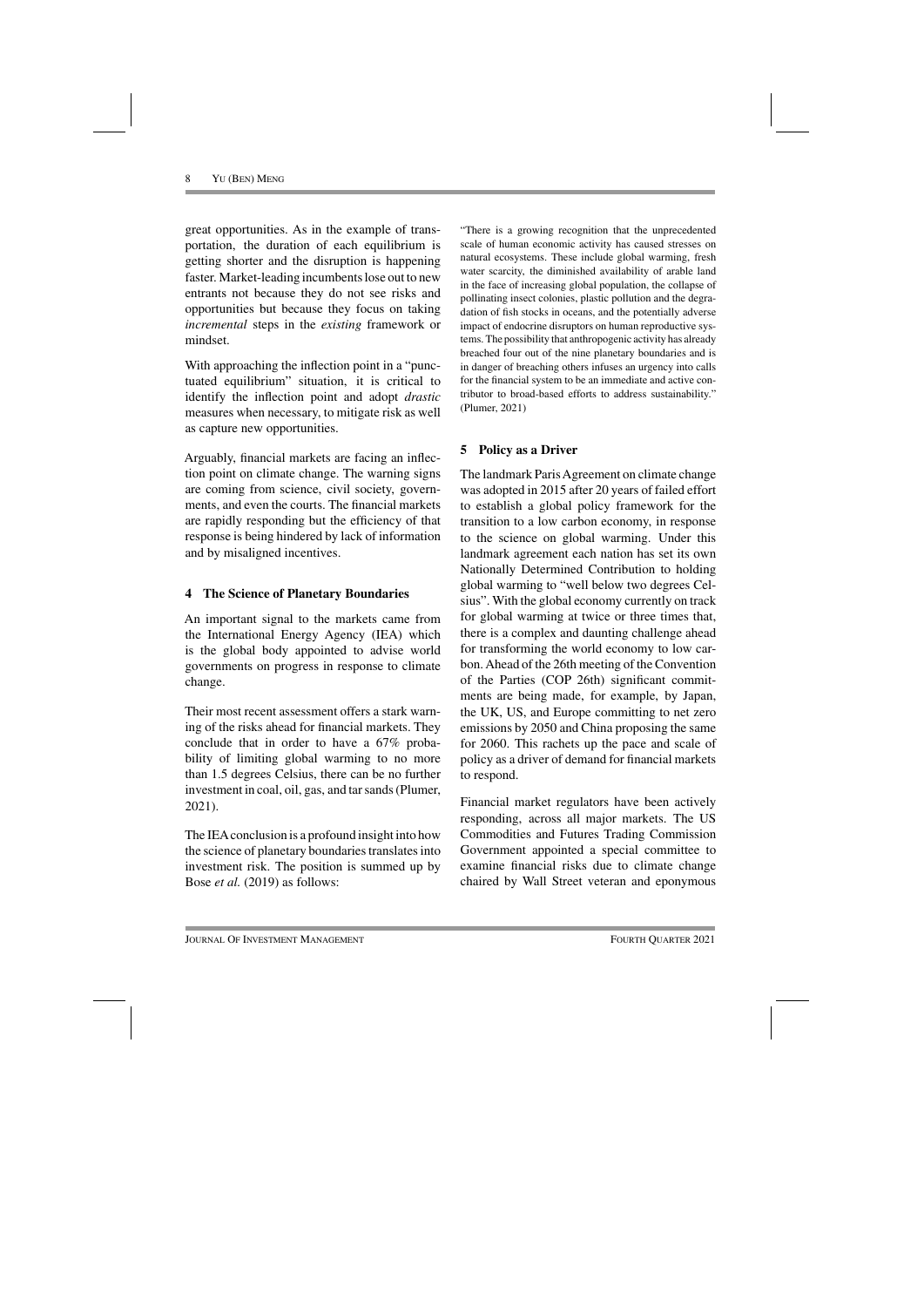founder of the Black–Litterman global equilibrium asset allocation mode, Bob Litterman.

The recommendations of the CFTC report on climate change can be read as the emergency handbook for financial markets which need to price risk or respond to uncertainty. This requires information on climate risks which provides a true and fair picture of a company's finances. Likewise, the recommendations include addressing the skewed incentives which hamper market efficiency, notably to call for the removal of subsidies to fossil fuels and to introduce carbon pricing. These bold recommendations have now been endorsed by the G20 and will be a central topic of discussion at COP 26th bolstered by the commitments of the European Sustainable Finance Directive and China's Green Finance Taskforce.

## **6 Investors DIY**

In response to the science and the changing regulatory landscape, investors have been gathering force both to call for regulatory action on corporate reporting and carbon pricing, whilst also taking to private ordering with the companies they invest in. One example is Climate Action 100+ which includes signatories investing over \$60 trillion AUM which are tackling the systemically important carbon emitters that form the third largest source of greenhouse gas emissions on the planet after China and the US.

The investor focus goes beyond simply reporting, but includes board governance, through demands for directors to demonstrate their "climate competence," and ensure internal incentives are aligned with the Paris goals, through executive compensation targets and political lobbying policies to ensure a "just transition" that is financially viable and fair to workers and communities. An example is BP, one of the world's largest oil companies, which has put its top 14,000 executives into a new

bonus scheme linked to emissions reduction, to drive further alignment of CAPEX with their net zero commitments.

The support of industry leaders, such as Hiro Mizuno, former chief of the world's largest pension fund, the Government Pension Investment Fund of Japan, has been critical to this work in overcoming the "tragedy of the commons" by recognizing that universal owners must understand and respond to risk which is both on and off the balance sheet. In so doing he has given practical effect to the concept of being a universal asset owner, first mapped by Hawley and Williams over 20 years ago (Hawley and Williams, 2000).

The demand from investors for the integration of climate risk and opportunity into corporate reporting is prompting a response from accounting standard setting bodies both internationally and in the US. Recognizing the need to ensure that corporate reporting is both true and fair, both SEC and IFRS are moving to develop the reporting standards, regulatory oversight, internal controls by audit committees and auditors that will be transformative in the financial markets' ability to price risk, allocate capital, and exercise stewardship.

Investors are taking matters into their own hands, not only calling on regulators to act with the urgency on information and incentives. The rise of asset aggregators comes with aggregated influence. A recent study published by Harvard Business Review estimates that the top 10 asset managers represent 34% of the global AUM (Eccles and Klimenko, 2019). The transition, from a large number of small individual investors to a small number of large asset aggregators with acquired shareholder rights, makes it possible for individual investors to exert influence collectively. This brings a private ordering force to bear which is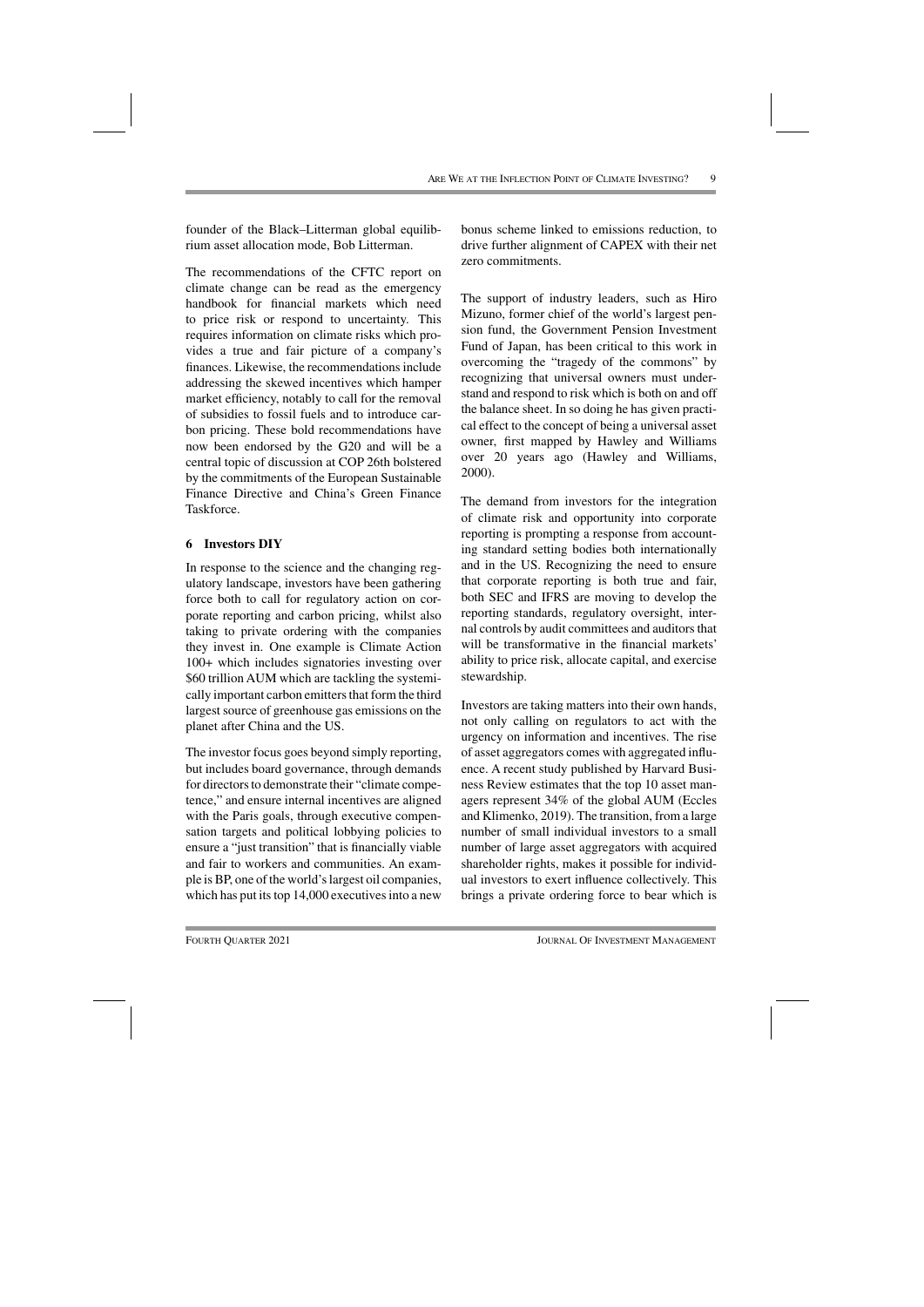intersecting with the national and global policy measures that are speeding change.

The world of philanthropy is also moving rapidly to understand that they have a leading role as innovators, thought leaders, and catalysts for change. An elegant agenda for change is presented in Bill Gates' book "How to Avoid a Climate Catastrophe" (Gates, 2021). It provides a powerful call to action which is being heard by many in private family offices which direct philanthropic money to NGOs and community projects worldwide to realize the Sustainable Development Goals, which in themselves demonstrate the global consensus on the potential to care for humanity. In our model for sustainable finance, this is ensuring that human capital is taken care of.

These forces are bringing a sea of change to the capital markets.

## **7 Judgment in Court: Litigation Risk**

From this powerful mix of science, policy, and finance, came a dramatic court case involving Shell in May this year, which demonstrates that litigation risk will become a powerful force in driving the energy transition. Client Earth is a UK-based project established to sue companies that are unwilling to take their existential externalities onto the balance sheet which could result in a multibillion write-downs of assets.

#### **8 The Arc of History: Future Generations**

Society has a long history of civilizing the financial markets and moving humanity forward. Over the time period in which we see the Anthropocene age breaching planetary boundaries through the impact of the industrial age, we have also seen the declaration of universal human rights and the setting of global Sustainable Development Goals that include an end to poverty, hunger, inequality, and environmental degradation. That vision of sustainability is championed not just by leaders but by a new generation calling for change and willing to challenge the slow pace of change.

Greta Thunberg's eloquent and powerful call for climate justice echoes the demands of the young for their elders to take charge and address an existential risk which threatens their future.

Greta Thunberg is not alone. There is a noticeable generational shift in the drive for climate investing. A recent Pew Research (Parker and Igielnik, 2020) finds that a majority of the younger generations (Gen Z and Millennials) agree that human activity is the cause of extreme climate events. The same survey finds that the younger generations are also more progressive in their views and more pro-government in seeking solutions.

We invest in a company for its future, not its past, and we can gauge the future of a company by how it responds to the coming generation and changing societal expectations. This poses the question not of why, but of how the financial markets can address climate risk. For this, we turn to the gap between demand and supply.

## **9 The Enablers of Supply of Financial Solutions**

The forces driving demand for climate investing are complex and powerful; however, demand alone will not ensure transition to a low-carbon economy. This requires that financial markets have the capacity to respond. That response is currently limited by the following two constraints:

- (1) Lack of standards, data, and analytics
- (2) Misaligned incentives

Standards, data, and analytics are the foundations of any investment strategy. However, when it comes to ESG investing, these remain the biggest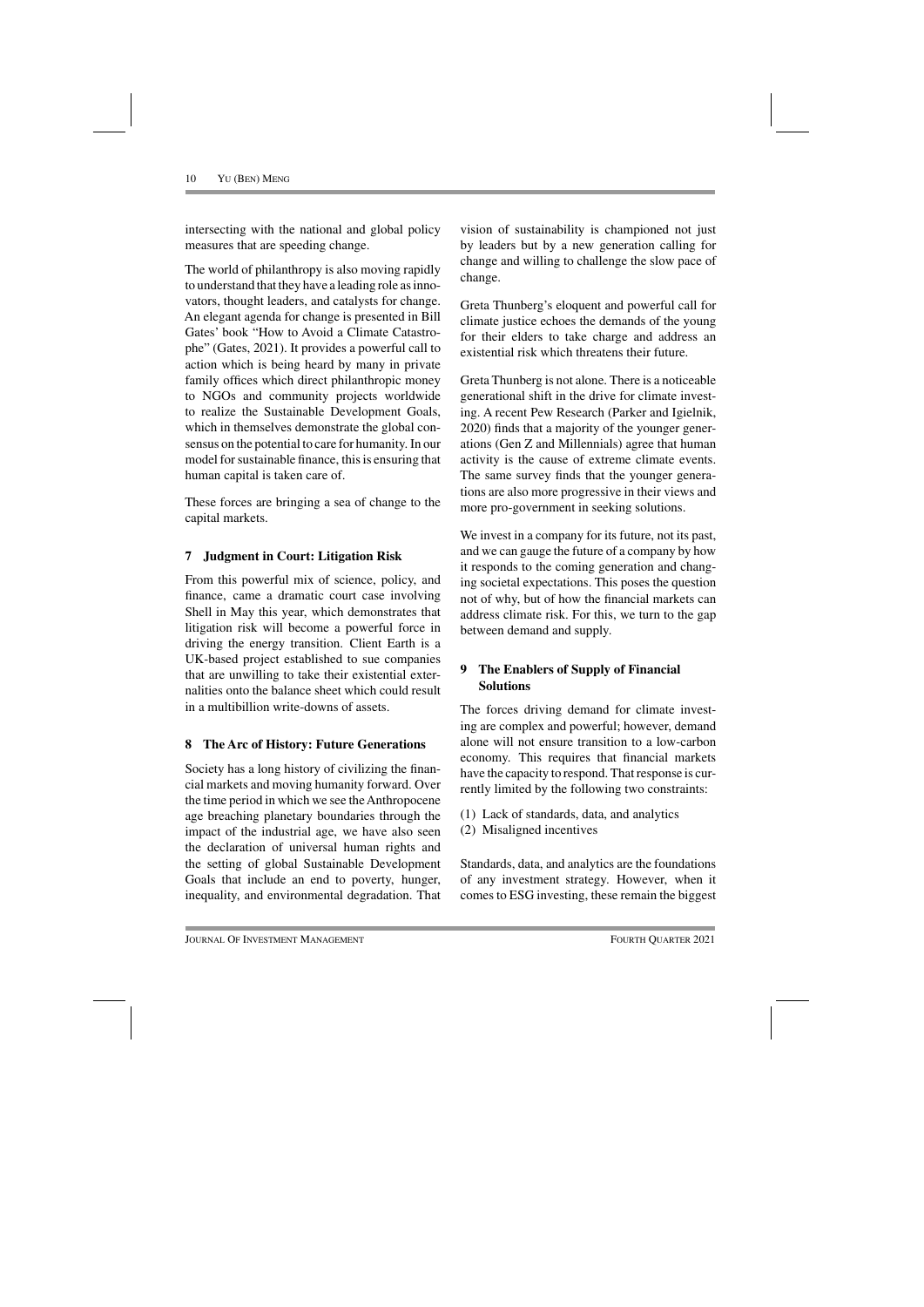hurdles. "Aggregate Confusion", a term coined by Berg *et al.* (2020) summarizes it well.

The study uses ESG scores from six prominent scoring agencies and found that there are significant levels of divergence among the ESG scores and the consequences include:

- (1) ESG considerations are less likely to be reflected in security prices because investors are confused;
- (2) Companies are less likely to improve their ESG performance because they are confused; and
- (3) ESG analytics are less likely to develop because empirical researchers are confused

## **10 The Hope**

IFRS Foundation announced in March this year that it is establishing an International Sustainability Standards Board. This important initiative is very timely (or arguably long overdue) and supported by other organizations such as International Organisation of Securities Commissions, which coordinates the world's financial regulators.

Hopefully, this new international reporting standard will consolidate various standards today (e.g., The Carbon Disclosure Project, The Value Reporting Foundation, and the Global Reporting Initiative) and address "aggregate confusion".

Likewise, the SEC has opened up consultation on a new set of climate risk reporting standards which at the time of writing had attracted several thousand comments from investors. The call for sustainability data disclosure to be fully integrated with and held to the same standards as financial data disclosure (e.g., timeliness, comprehensiveness, reliability, and auditability) is well argued by many, notably Lynn Forester de Rothschild for the Vatican-supported Council on Inclusive Capitalism:

"measurement and disclosure that is comparable, consistent and material accelerates the sustainable investment necessary to drive needed structural changes. We are encouraged by the growing convergence of existing global reporting frameworks among the standard setters..."<sup>1</sup>

Due to potential litigation risk, companies in some markets may choose not to disclose incomplete or less accurate but material ESG data; the regulators have a role in requiring disclosure of decisionuseful information to investors by adopting restatement and safe harbor rules.

If IFRS and SEC can get us past the data and standards challenges, this would be a game changer in ESG investing because with "investment grade" data, the financial market is able to quickly develop analytic tools, benchmarks, and performance attribution systems.

Market efficiency relies upon quality information and incentives being aligned. Quality data enables the financial markets while aligned incentives motivate the financial markets. We change behavior by changing incentives.

Incentives need to be aligned through removal of subsidies to fossil fuel and establishing carbon pricing to account for externalities. According to the Greenpeace (n.d.), fossil fuel subsidies come in two forms: direct subsidies (mainly in tax breaks and preferential accounting treatments) and indirect subsidies (such as benefits of Master Limited Partnerships). At the minimum, the subsidies to fossil fuel industry need to be removed, if not redirected to clean energy industry.

Removal of subsidies to fossil fuel industry levels the playfield. Adoption of a carbon pricing scheme incentivizes innovations and accelerates the transition to a low-carbon economy by explicitly pricing the environmental and social externalities of the fossil fuel industry. We may not yet know what the right price of carbon should be, but there are many encouraging signs. There are early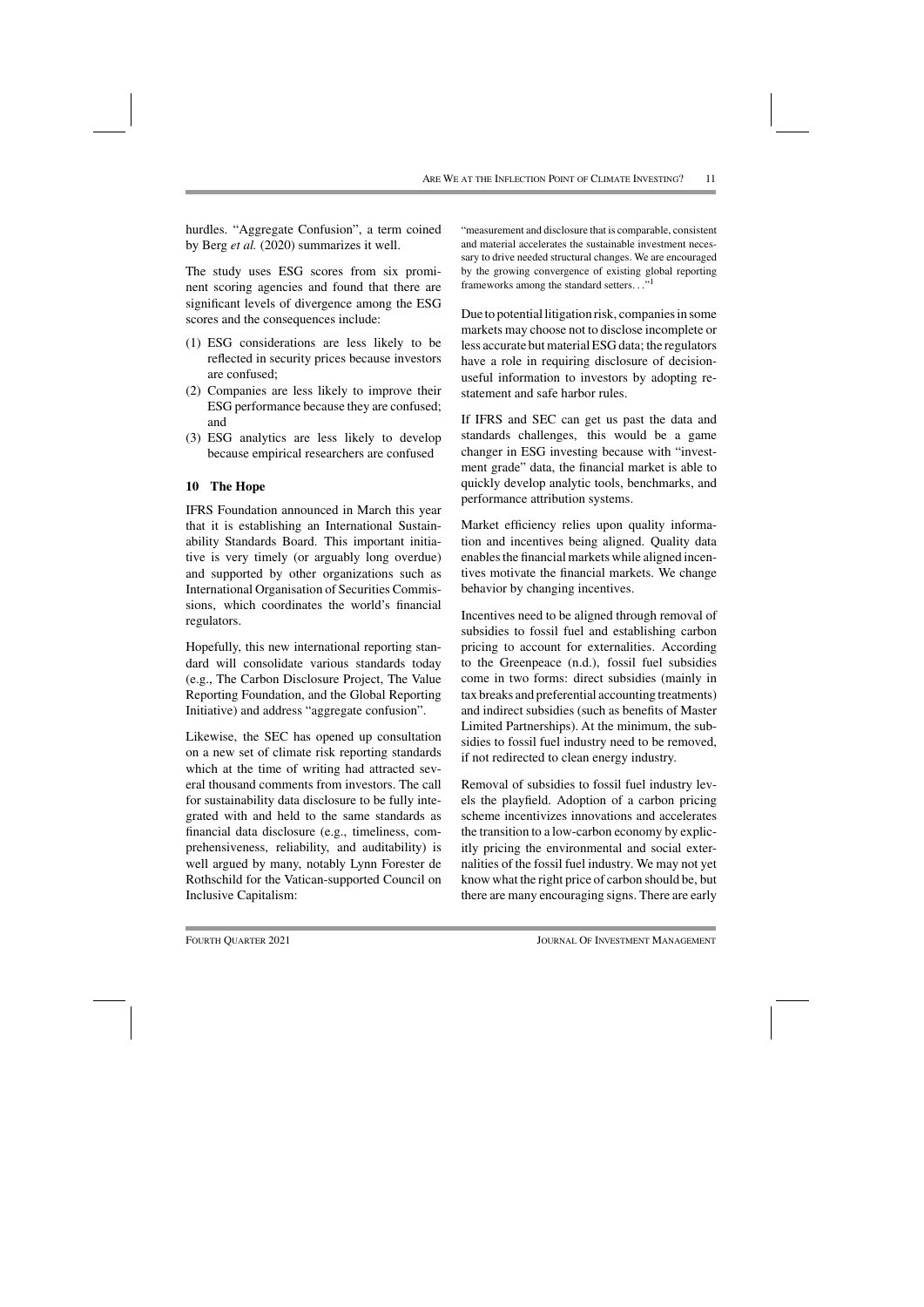

evidences that carbon pricing does reduce carbon dioxide emissions (Best *et al.*, 2020). On the policy front, it is likely that the US, under Biden administration, will adopt some carbon pricing measures while both EU and China indicate that they are ready for a border adjustment carbon tax. In July 2021, the Third Finance Minister and Central Bank Governors meeting of the G20 endorsed carbon pricing "... if appropriate, the use of carbon pricing mechanisms and incentives, while providing targeted support for the poorest and the most vulnerable"2

Carbon pricing is a market-based mechanism to change behavior of companies and individuals by changing incentives.

There also need to be aligned incentives at the micro level through ensuring corporate management is being rewarded for achieving emissions reduction and not just expansion of fossil fuel proven reserves, which has been a common measure in the oil and gas industry.

Similarly, incentives need to be aligned across the financial sector by ensuring that mandates for investment managers include performance targets for emissions reduction in line with Paris goals. Without this, a short-term financial success by a fund manager could be at the expense of undermining long-term sustainability of returns, as our stock of financial, human, and natural capital is degraded which will reduce future flows that are needed to pay long-term liabilities.

With these incentives in place, the financial markets will be motivated to address climate change crisis.

In climate investing, we need to "Mind the Gap", as London Transport reminds us when we disembark from an underground train. The gap that we need to mind in finance lies between the demand for climate investing, and the constraints on supply for enabling implementation. As with our example of equilibrium points and disruption, we can see that finance is at an inflection point, but the gap needs to be closed.

## **11 Conclusions**

The "Why" for climate investing is very clear. It is driven by science, civil society, policy makers, and our desire to survive as a species. The "How" for ESG investing is very unclear. Investors do not have the tools nor the incentives to close the gap. Data standardization and measures to align incentives are the two leading indicators for approaching the inflection point.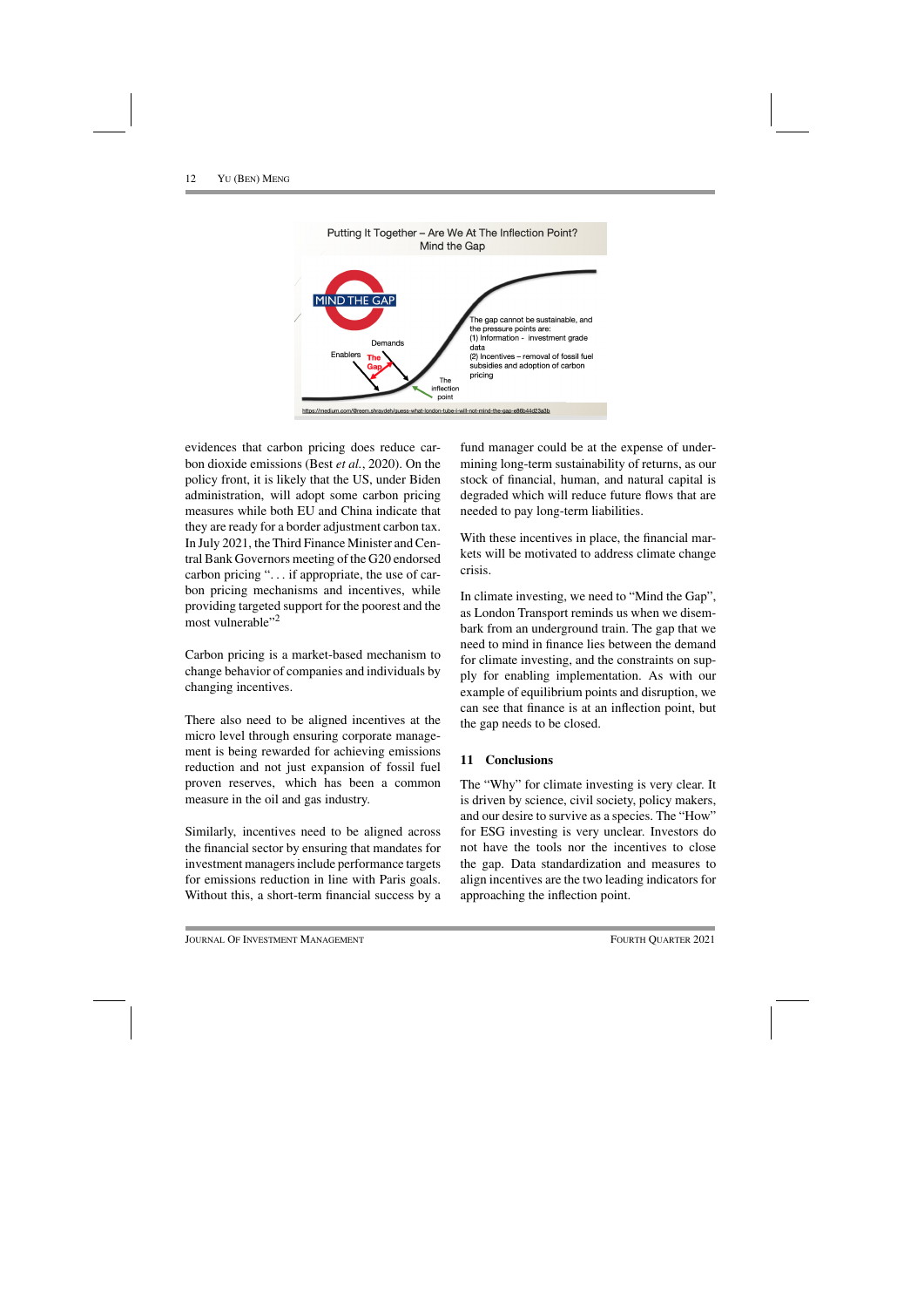The financial market is motivated and (mostly) efficient and the gap between demand and supply of ESG strategies is not sustainable, and we should be prepared for a disruption. The timing is evidently urgent. "Now" is the obvious answer. In addition to the financial debt, how much more climate debt do we want to leave to the future generations? As we see the raging wildfires across the Pacific North West alongside equatorial heat waves in temperate regions, and devastating floods in Europe, Japan and China, the physical impact of climate change is already with us. The question now is: can we do what is needed at the pace and scale? Can we close the gap?

## **12 The Future: We Rise to The Challenge**

Both climate risk and the on-going COVID 19 viral pandemic represent a systematic risk to humanity and demonstrate our vulnerability. Climate change and the pandemic are driven by molecules whose transmission does not respect national borders, which in turn requires collaboration at a global scale. How we, humanity, mobilized all the resources to rise to the challenge and develop effective vaccines in such a short-time period is nothing short of extraordinary. Reading the book "The Code Breaker: Jennifer Doudna, Gene Editing, and the Future of the Human Race" by Walter Isaacson (2021) gives me goosebumps. How we developed effective COVID-19 vaccines so quickly shows the way. Science, policy, civil society, business, and finance are all playing a critical role, in partnership globally to tackle the pandemic. Similarly, the complex, urgent, and global challenge of climate change requires cross border, crosssectoral partnership. With the advent of data driven by science, policy to remove fossil fuel subsidies (Environmental and Energy Study Institute, 2019) and adoption of carbon pricing (The World Bank, n.d.) transformation to a low-carbon economy is not only possible but necessary. We can rise to the challenge of combating climate change, just as how we rose to the challenge of COVID-19 crisis.

Yes, we can do it!

## **Notes**

- <sup>1</sup> Council for Inclusive Capitalism with the Vatican Statement (2021).
- <sup>2</sup> https://www.g20.org/wp-content/uploads/2021/07/Comm unique-Third-G20-FMCBG-meeting-9-10-July-2021.pdf

## **Acknowledgment**

This piece benefited greatly from numerous conversations with Anne Simpson, a dear friend and former colleague at CalPERS. The breadth and depth of her knowledge on the subject matter are unparalleled. It was her generous help, edits, enthusiasm, and encouragement that propelled me to the finish line.

## **References**

- Barclays. (2020). "ESG Funds: Looking beyond the Label. Barclays.com," https://www.investmentbank.barclays. com/our-insights/3-point-perspective/esg-funds-lookingbeyond-the-label.html.
- Best, R., Burke, P. J., and Jotzo, F. (2020). "Carbon Pricing Efficacy: Cross-country Evidence (CCEP Working Paper 2004) Crawford School of Public Policy Centre for Climate & Energy Policy," https://ccep. crawford.anu.edu.au/sites/default/files/publication/ccep\_ crawford\_anu\_edu\_au/2020-06/wp\_2004.pdf.
- Bose, S., Dong, G., and Simpson, A. (2019). *The Financial Ecosystem: The Role of Finance in Achieving Sustainability* (1st ed.). Palgrave Macmillan.
- Eccles, R. G. and Klimenko, S. (2019). "The Investor Revolution," *Harvard Business Review* https://hbr.org/2019/ 05/the-investor-revolution.
- Eldredge, N. and Gould, S. J. (1972). "Punctuated Equilibria: An Alternative to Phyletic," *Models in Paleobiology*, 82–115, Retrieved July 18, 2021, from https:// thebrain.mcgill.ca/flash/capsules/outil\_bleu09.html.
- Environmental and Energy Study Institute (2019, July 29). "Fact Sheet| Fossil Fuel Subsidies: A Closer